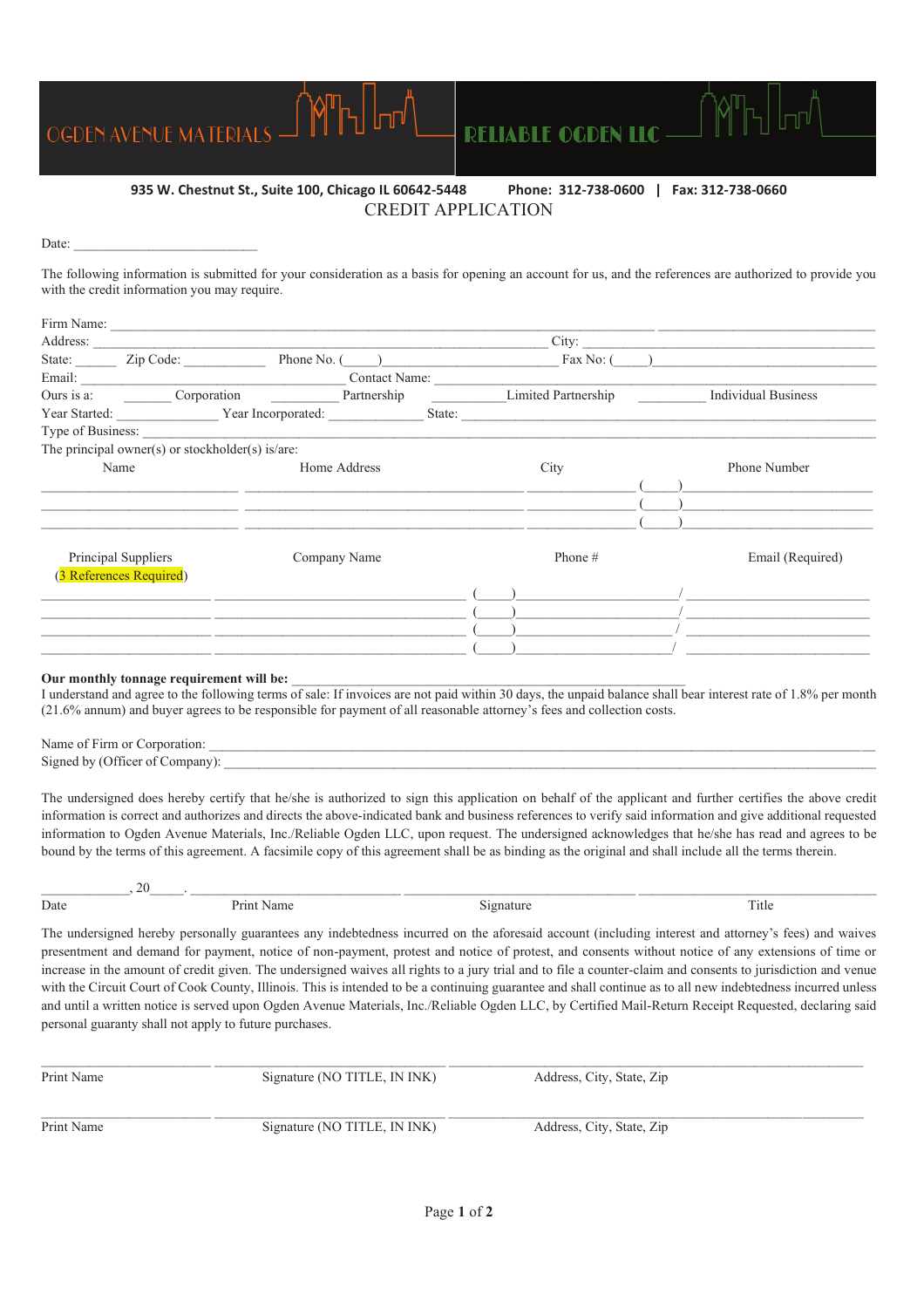## **935 W. Chestnut St., Suite 100, Chicago IL 60642-5448 Phone: 312-738-0600 | Fax: 312-738-0660 CREDIT TERMS**

**RELIABLE OGDEN LLC** —

OGDEN AVENUE MATERIALS

If the customer fails to timely pay any and all sums due as and when payable pursuant any purchase order, or fails to timely pay any other costs, fees, expenses or other liabilities arising in connection with such failure to pay such sums (collectively, the "indebtedness") pursuant to the terms of this agreement and Ogden Avenue Materials, Inc. ("Ogden")/Reliable Ogden LLC ("ROL") elects to take action to collect this account, the customer shall pay all costs incurred by Ogden/ROL, including, but not limited to: Attorneys' fees, collection agency fees, court cost, deposition and transcript costs, sheriff's fees, special process server fees, expert witness fees and bond cost. The customer assigns as security for any indebtedness incurred or to be incurred to Ogden/ROL under this account all of the customer's presently owned and existing and hereafter acquired and arising accounts, accounts receivable, contract rights, chattel paper, equipment, inventory, and all proceeds of the foregoing collateral. Customer appoints any representative of Ogden/ROL as customer's Attorney-in-fact to sign and file an UCC-I Financing Statement to perfect the security interest. The law of the State of Illinois shall govern this transaction, and jurisdiction and venue for the hearing for any matter in dispute shall be with the Circuit Court of Cook County, Illinois. Customer waives any right to a jury trial and any right to file a counter-claim in any action to enforce this agreement. At Ogden/ROL's sole discretion, any deposition will take place in Cook County.

The customer authorizes any of its employees it sends to Ogden/ROL to deliver or pick up equipment or materials, for purchase, rental, or repair, to sign rental or delivery receipts or repair orders for said equipment or materials and agrees to be bound by all the terms of said documents. In the event the customer directs Ogden/ROL to deliver any material and equipment, and the customer does not have a representative present at the time of delivery, the customer authorizes Ogden/ROL to leave the material and equipment at the designated place of delivery. Upon said delivery, the customer will be responsible for said material and equipment. Ogden/ROL's use of a purchase order number is for the customer's convenience and identification only. This agreement supersedes any inconsistent provision in any purchase order. Absence of a purchase order number shall not constitute grounds for non-payment of charges when the customer has had possession, or the right to possession of the items charged.

If the customer is not a corporation, or there is a change or ownership of the customer's business entity, the principle owners will remain personally liable for any indebtedness incurred on the aforesaid account even if they later incorporate or sell the business, unless the customer sends a written notice of said change in status by Certified Mail, Return Receipt Requested, to Ogden/ROL. Personal liability shall continue for the account balance incurred before said notice is received.

Customer agrees to inspect all material immediately upon delivery to verify: (a) the quantities described in the accompanying delivery ticket are the quantities delivered; and, (b) there are no visible defects in the material. The customer also agrees to examine all delivery tickets and invoices upon receipt. Unless the customer gives Ogden/ROL written notice by Certified Mail, Return Receipt Requested, within three (3) days of delivery, the customer waives any claim he may have against Ogden/ROL for any determinable deficiency or defect in said delivery, product, or repair and any objection he may have to the amount of the invoice.

The customer shall indemnify and hold Ogden/ROL harmless against any and all claims, demands, liabilities, losses, damages and injuries whatsoever kind or nature, and all attorney's fees, costs and expenses relating to or in any way arising out of the ordering, acquisition, delivery, installation, possession, maintenance, use, operation, control, loss, damage, destruction, return, surrender, sale or other disposition of the material and equipment purchased or rented. This indemnity shall not be affected by any termination of this agreement with respect to said materials and equipment.

The customer acknowledges receipt of the notice of Payment Terms which is attached hereto and made a part hereof. The parties agree that this application, including the attached notice of payment terms form the entire agreement governing customer credit and payment terms for any and all material and/or equipment requested by the customer to be made solely on Ogden/ROL's form of purchaser orders and that no oral representation or agreement has been made which would modify this Credit Agreement or be a condition precedent to subsequent to the enforcement of this agreement and that this agreement may not be modified except by a writing signed by each of the parties. The invalidity of any portion of this agreement shall not be construed as a waiver thereof and shall not excuse customer from strict performance. Time is of the essence of this agreement.